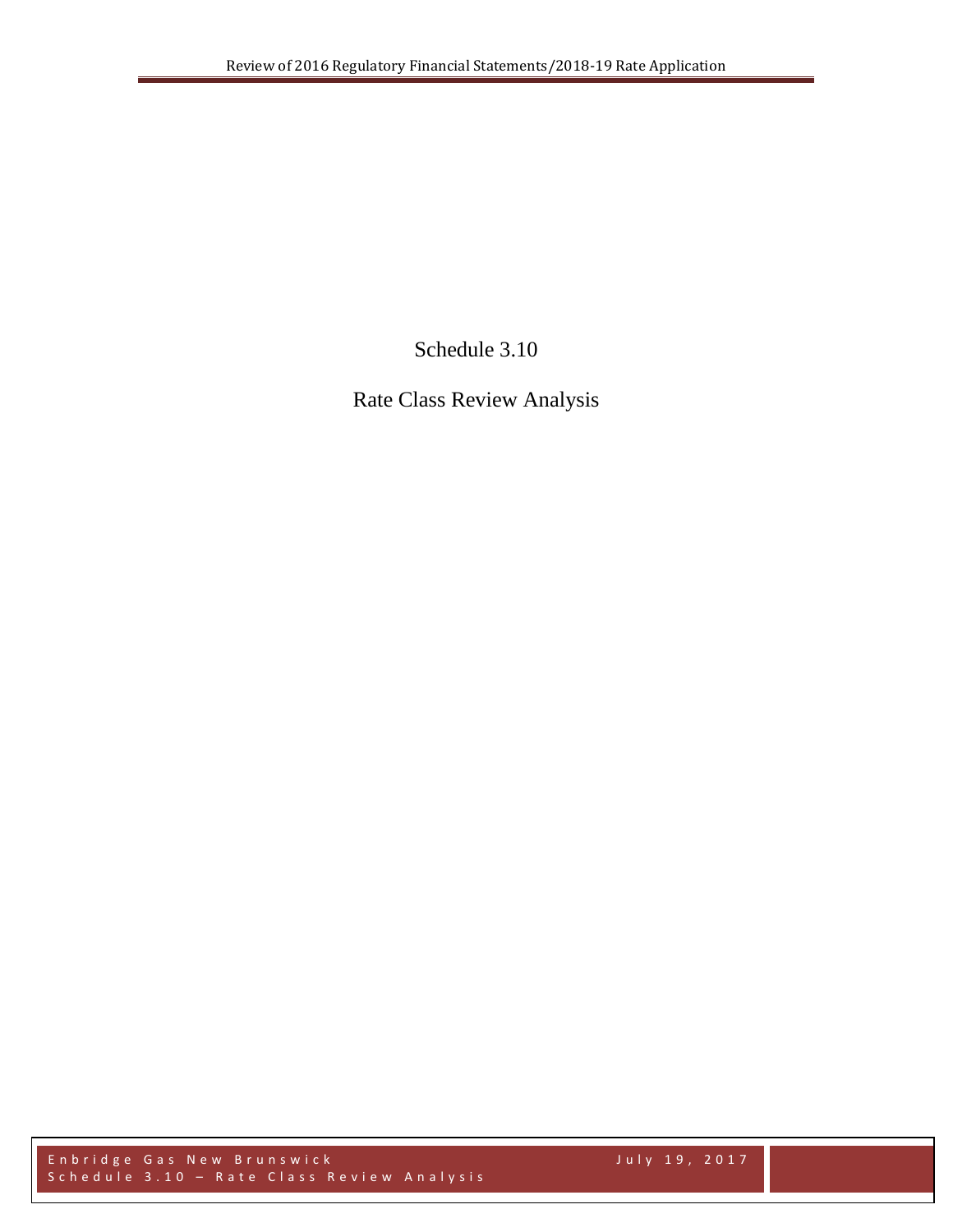In the Decision for Matter 330, the Board directed EGNB to evaluate Mr. Knecht's recommendation to consider using historical weather normalized load in connection with EGNB's customer annual rate class review. Annually in October, EGNB examines the consumption profiles for every non-SGS customer to determine in which rate class they should be included. This is done using actual historical consumption data from the previous 12 months. This analysis results in some customers moving to a more expensive per GJ rate class and some others into a less expensive per GJ rate. During the review completed in October 2016, 390 8 customers moved from one rate class to another effective November  $1<sup>st</sup>$ , 2016. The breakdown of these changes can be found in Table 1 below:

| I<br>× |
|--------|
|--------|

|    |                                      |              |                                  |              |          |       |            | h           |            |              |  |
|----|--------------------------------------|--------------|----------------------------------|--------------|----------|-------|------------|-------------|------------|--------------|--|
|    | <b>Original Rate</b><br><b>Class</b> |              | Rate class assigned after review |              |          |       |            |             |            |              |  |
|    |                                      |              | MGS-S                            | <b>MGS-L</b> | LGS-S    | LGS-L | <b>CGS</b> | <b>ICGS</b> | <b>OPS</b> | <b>Total</b> |  |
|    |                                      | MGS-S        | $\Omega$                         | 26           | 0        |       | 0          | 0           | 0          | 27           |  |
|    |                                      | <b>MGS-L</b> | 210                              | $\Omega$     | 11       | 0     | 0          |             | O          | 221          |  |
|    |                                      | LGS-S        | 4                                | 69           | $\Omega$ |       |            |             |            | 79           |  |
| 6  |                                      | LGS-L        | 0                                | 0            | 25       | 0     | 10         |             | O          | 35           |  |
|    |                                      | <b>CGS</b>   | 0                                |              |          | 25    | $\Omega$   |             |            | 28           |  |
| 8  |                                      | <b>ICGS</b>  | O                                |              |          |       | 0          | 0           |            |              |  |
|    |                                      | <b>OPS</b>   |                                  |              | 0        |       | 0          |             | 0          |              |  |
| 10 |                                      | Total        | 214                              | 96           | 38       | 31    | 11         | ი           |            | 390          |  |

10 Table 1

 Data range: October 2015 - September 2016

13 S effective November  $1<sup>st</sup>$ , 2016.

For the purposes of considering Mr. Knecht's recommendation, the same consumption data was

reset based on the weather normalized data. In that case, 310 customers changed rate classes as a

result of using weather normalized data. The breakdown of these changes can be found in Table

2 below:

For example, 210 MGS-L customers moved to MGS-S and 4 LGS-S customers moved to MGS-